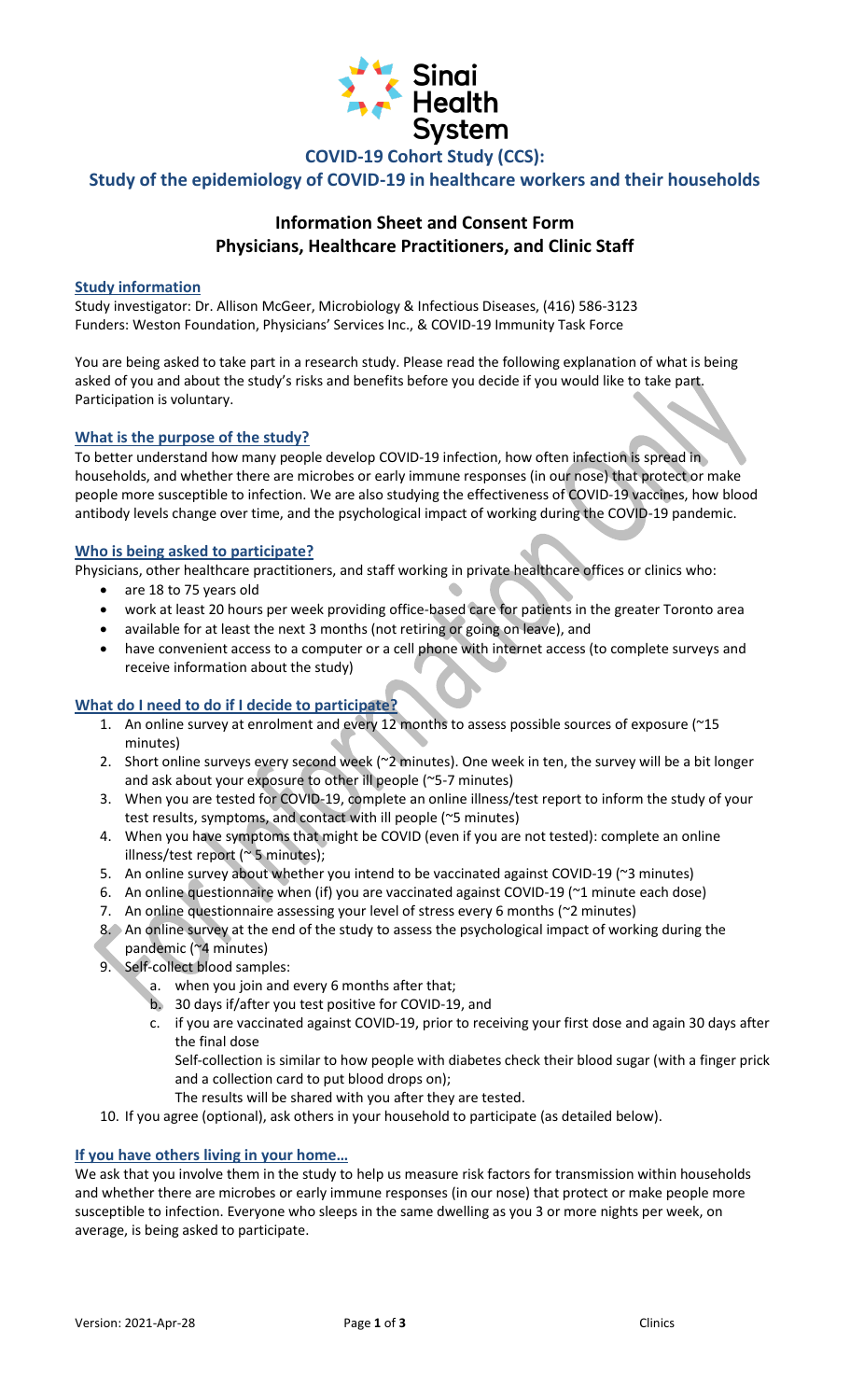# **If others in your home join the study, you are asked to…**

- Do the first 9 things listed above AND
- Give us an email address to contact the adults who give you permission to include them in the study so we can send them an invitation to participate
- Complete bi-weekly symptom reports for children (<18 years old) in your home (about 1 minute per person)
- Do a very short online survey about each child (about 2 minutes per child)
- When children are tested for COVID-19: complete illness/test report (~2 minutes)
- When someone in your home becomes ill, collect [or supervise the collection] of nasal swabs and pledgets (small absorbent papers put in the nose) for yourself and/or your children on Days 1, 3, 5, 7 & 10 to test for immune responses *This is asked of ALL households where a person has COVID-19 and about 1 in 3 households where a person submits a swab when they have symptoms but that tests negative for COVID-19.*
- Optional: if you and they agree, collect blood samples from children (using finger prick and collection card)
	- o when they join and again every 6 months, and 30 days after they test positive for COVID-19

### **How long will the study last?**

The study will last until the end of this new virus spread in Ontario or the end of the study funding. This means that the study will be at least 4 months and may last until September 30, 2023. You may withdraw at any time by emailing [COVID.study@sinaihealth.ca](mailto:COVID.study@sinaihealth.ca) or calling 416-294-6383.

# **Are there any benefits or risks to participating in the study?**

- There are no physical risks to participating in the study.
- Collecting a nasal swab or pledget may be uncomfortable.
- Self-collection of blood is similar to how people with diabetes check their blood sugar and the heel stick given to newborns. It is occasionally necessary to prick a second finger. You may have a small amount of pain and bruising or bleeding at the prick site.
- There is no cost to taking part in the study. All blood collection kits, swabs and pledgets are provided by the study. The study pays to have supplies shipped to your home and returned to the lab.
- There is no direct benefit to being in the study beyond having access to test results. However, information learned from this study may help us reduce the risk of spreading COVID-19.

#### **Expenses associated with participating in the study**

- When you complete your baseline and K-10 questionnaires and the first five bi-weekly reports, you will receive an email asking you to choose the retailer for your \$20 electronic gift card
- If you enrol children, you will also receive an email asking you to choose (or have them choose) the retailer for their \$10 gift card.
- A draw will be made every 10 weeks throughout the study for a \$10 electronic gift card. All adult biweekly reports completed for each 10-week period will be eligible for the draw

#### **Voluntary participation**

Your participation in this study is voluntary. You may decide not to be in this study, or to be in the study now and then change your mind later. You may leave the study at any time without affecting your employment status. You may refuse to answer any question you do not want to answer, or not answer an interview question by saying "pass".

We will give you new information that is learned during the study that might affect your decision to stay in the study.

#### **Confidentiality**

Your data will be kept confidential. You will not be named in any reports. Your name, address, and phone number can only be accessed by the study staff and are needed to ship supplies to you and call with test results. The information collected for the study will be kept on secure servers using encryption software for up to 120 days after the end of the study. It will then be transferred to the Mount Sinai Hospital server and kept there for 10 years before being destroyed. The following people may look at your personal health information to check that the information collected is correct: Representatives of the Mount Sinai Hospital Research Ethics Board or Health Canada.

No personal information will be shared outside the study except as required by law.

The COVID-19 Immunity Task Force (sponsor of the study) is funded by the Government of Canada to research COVID-19. Some of the data collected (COVID-19 infection status, underlying health conditions, social distancing practices, age, sex, ethnicity, education, living conditions, and travel experiences) will be shared with researchers in Canada and internationally to better understand immunity, infection rates, and health outcomes